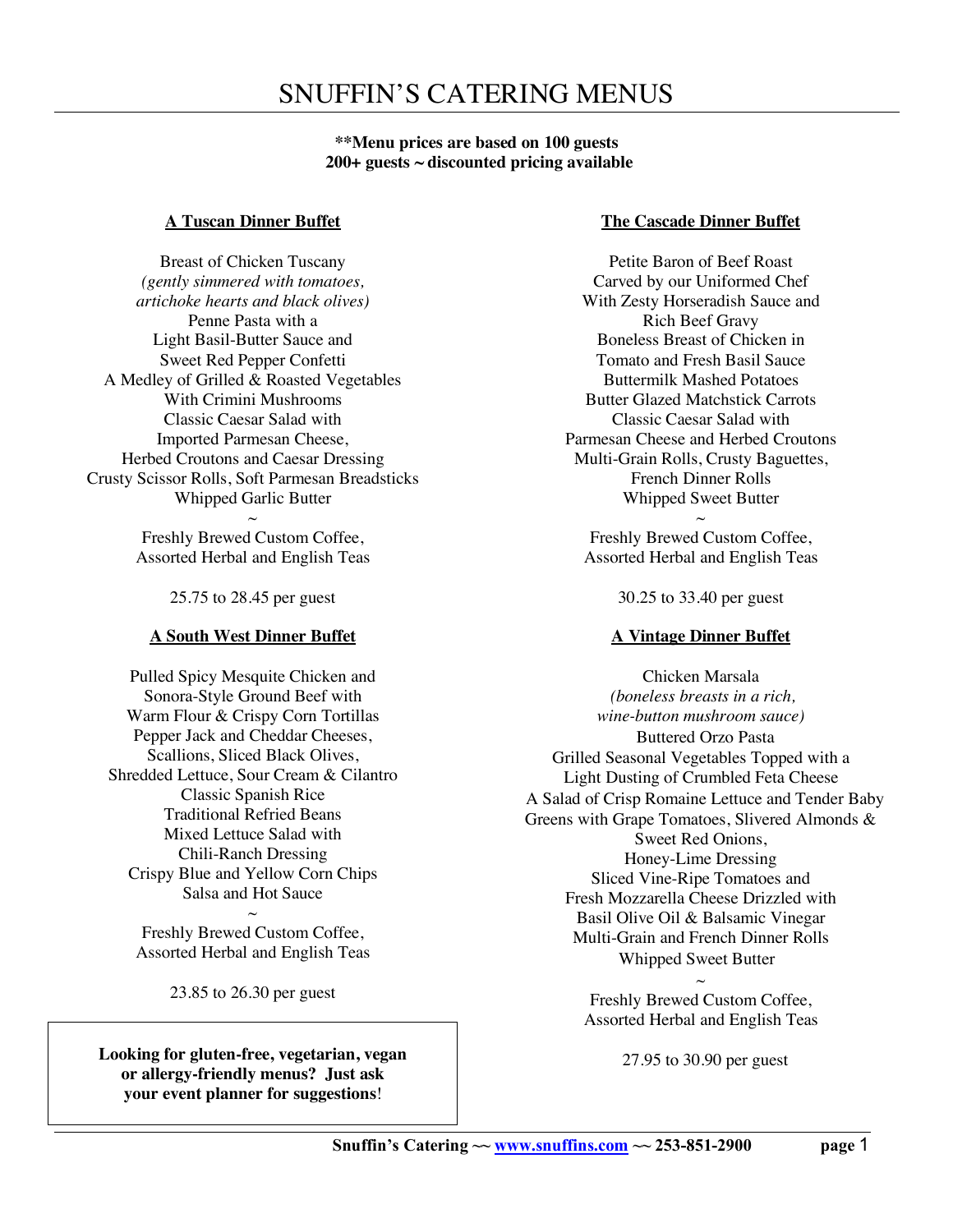## **The Olympic Crest Dinner Buffet**

Northwest Crab Cakes with Sweet Chili Dipping Sauce Bacon "Tots" with Cool Ranch Dip *(passed on silver trays)* 8.25 per guest  $\sim$ 

Perfect Chef-Carved Prime Rib of Beef Served with Zesty Horseradish Breast of Chicken Tuscany *(tender boneless breasts slowly simmered with tomatoes, artichoke hearts & ripe black olives)* Roasted Garlic Mashed Potatoes Garnished with Chopped Fresh Chives Traditional Caesar Salad with Imported Parmesan Cheese & Garlic Croutons Seasonal Fresh Fruit, Melons, Pineapple, Seedless Grapes and Strawberries Artistically Displayed on Tiered French White Platters Rustic Artisan Breads and Sourdough Dinner Rolls Whipped Sweet Butter

> $\sim$ Freshly Brewed French Roast Coffee, Assorted Herbal and English Teas

> > 39.95 to 43.95 per guest

Late Night Snack: Grilled Cheese Sammies with Tomato Soup Shots 5.50 per guest

Menu prices listed are per person, plus staff, service charge, rental items and/or paper goods and Washington State sales tax. Prices may fluctuate with seasonal availability and market prices.

Staff gratuities are left to your discretion and average 75.00 to 95.00 per server.

P.S. We always pack a beautiful basket for the happy couple to enjoy on their journey!

## **The Pacific Rim Dinner Buffet**

Tamari Glazed Fresh Salmon Side Fillets (GF) Garnished with Black and White Sesame Seeds Asian Inspired Ginger Plum Chicken *(juicy, boneless breasts in plum sauce)* Lemon Scented Rice Pilaf Romaine and Mixed Baby Greens with Seasonal Fruit, Red Onion Rings and Strawberry-Honey Dressing Sautéed Green Beans with Toasted, Sliced Almonds Imported Wire Baskets Overflowing with Our Favorite Rustic Breads and Crusty French Rolls served with Whipped Sweet Butter  $\sim$ 

Freshly Brewed Custom Coffee, Assorted Herbal and English Teas

35.25 to 38.85 per guest

# **A Sumptuous Feast Dinner Buffet**

Bacon "Tots" with Cool Ranch Dip 3.50 per guest  $\sim$ 

*A Pacific Northwest Favorite:* Fresh Salmon Side Fillets served with Lemon-Almond Sauce to the Side Marinated Flank Steak, Grilled on site, Carved & Topped with Warm Parmesan-Basil Butter Sauce Buttermilk Mashed Potatoes Pearl Cous Cous Salad with Roasted Seasonal Vegetables Tender European Greens Garnished with Caramelized Pecans, Red Onions and Fresh Strawberry Dressing Potato-Rosemary, Roasted Garlic and Kalamata Olive Rustic Breads, Sourdough Dinner Rolls Whipped Sweet Butter  $\sim$ 

Freshly Brewed French Roast Coffee, Assorted Herbal and English Teas

41.25 to 45.75 per person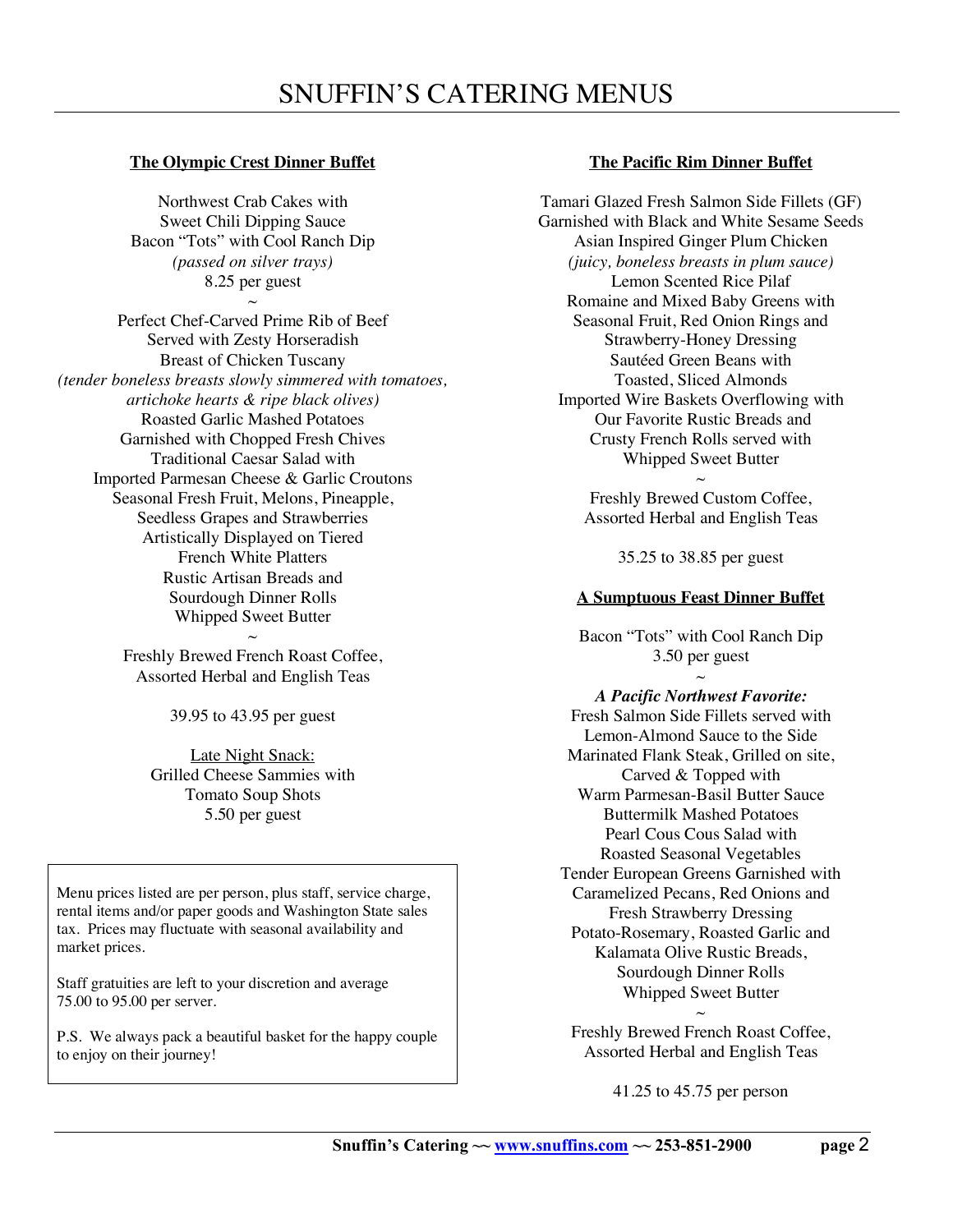### **The Signature Dinner Buffet**

Basil Glazed Fresh Salmon Whole Side Fillets Chicken Marsala *(boneless breasts in a rich, wine-button mushroom sauce)* Rosemary Roasted Red Potatoes A Salad of European Greens & Bleu Cheese Crumbles Tossed with Raspberry Vinaigrette A Tiered Display of Fresh, Seasonal Melons, Hawaiian Pineapple, Red Flame Grapes and Red, Ripe Strawberries Crusty Scissor Rolls, French Rolls & Multi-Grain Baguettes Whipped Sweet Butter  $\sim$ 

Freshly Brewed Custom Coffee, Assorted Herbal and English Teas

35.95 to 39.60 per guest

### **A Classic Dinner Buffet**

Grilled Beef Tri Tip Steak with Chimichurri Sauce Fresh Washington Bone-in Chicken, Roasted with Apricot Glaze Garlic Mashed Potatoes Sautéed Green Beans with Frizzled Onions and Crispy Bacon A Refreshing Salad of Mixed Baby Greens and Crisp Romaine Lettuce & Vegetables Tossed with Creamy Italian Dressing Sliced Vine-Ripe Tomatoes and Fresh Mozzarella Cheese Drizzled with Basil Olive Oil & Balsamic Vinegar An Assortment of Dinner Rolls Whipped Sweet Butter  $\sim$ 

Freshly Brewed Custom Coffee, Assorted Herbal and English Teas

34.55 to 37.99 per guest

### **An Italian Countryside Dinner Buffet**

Marinated Flank Steak, Grilled on site, Carved & Topped with Warm Parmesan-Basil Butter Sauce Grilled, Herb Marinated Chicken Breast Topped with Grape Tomatoes, Kalamata Olives and Feta Cheese Baked Mediterranean Potato Wedges A Medley of Grilled and Roasted Vegetables With Crimini Mushrooms Seasonal Fresh Fruits: Cantaloupe, Honeydew, Watermelon, Strawberries, Hawaiian Pineapple & Red Flame Grapes Roasted Garlic, Kalamata Olive and Ciabatta Rustic Breads Whipped Sweet Butter  $\sim$ 

Freshly Brewed French Roast Coffee, Assorted Herbal and English Teas

36.25 to 39.95 per guest

## **The Diamond Dinner Buffet**

A Refreshing Salad of Mixed Lettuces, WA Grown Apples, Toasted Pecans, Asiago Cheese & Raspberry Vinaigrette  $\sim$ Braised Short Ribs of Beef in a Rich Mushroom Demi-Glaze Chicken Piccata *(tender, golden brown boneless breasts in rich lemon–butter sauce)* Fresh Chive and Butter Mashed Potatoes An Abundance of Grilled and Roasted Vegetables with Mushrooms A Tiered Display of Fresh, Seasonal Melons, Pineapples, Berries and Red Flame Grapes Multi-Grain and French Dinner Rolls Whipped Sweet Butter  $\sim$ 

Freshly Brewed Custom Coffee, Assorted Herbal and English Teas

40.75 to 44.90 per guest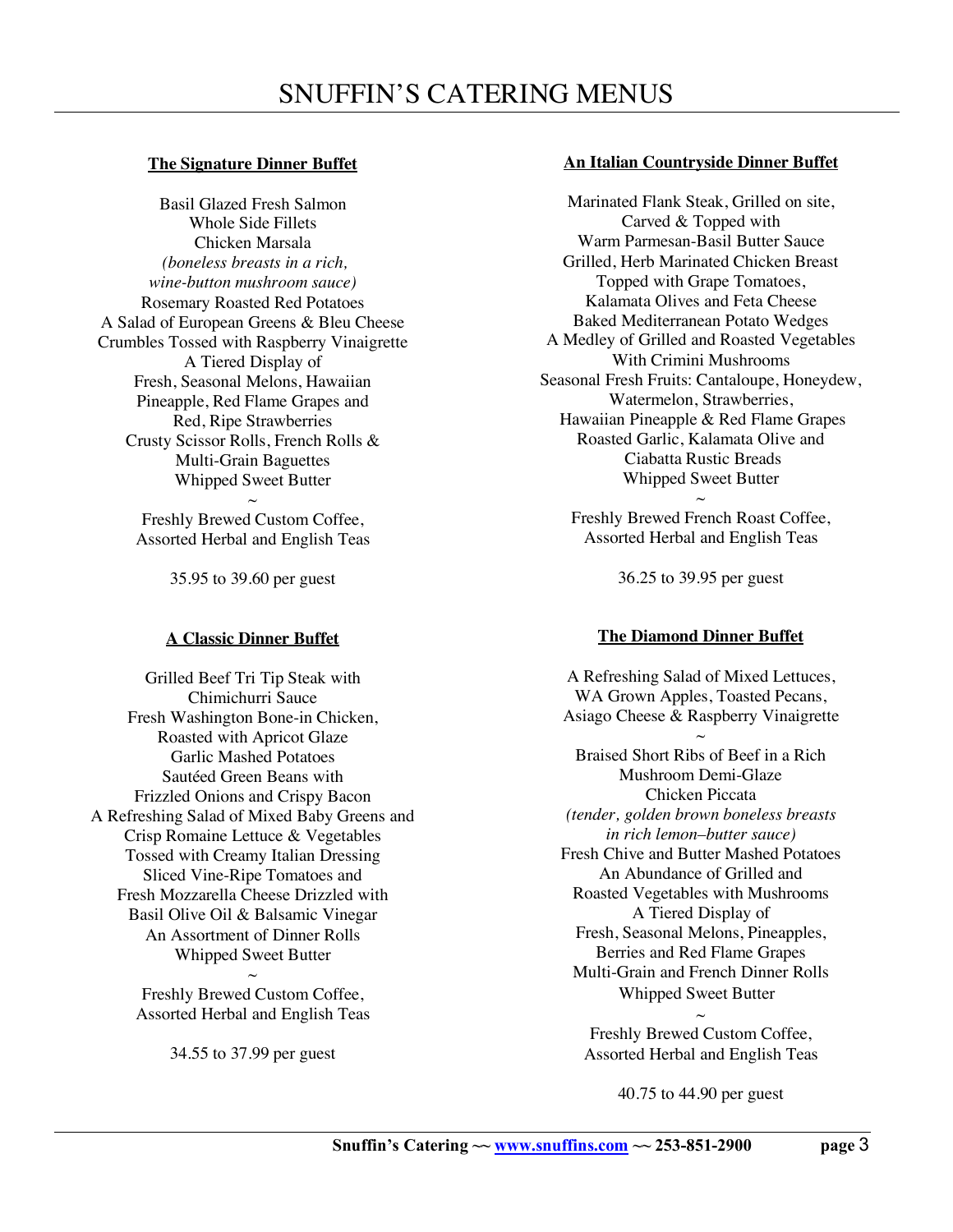## **The Mt. Rainier Dinner Buffet**

Crab & Artichoke Soufflé in Fluted Phyllo Cups Bacon Parmesan Breadsticks Sweet Mini-Peppers Stuffed with Goat Cheese and Toasted Pecans *(passed on flower garnished silver trays)*  9.45 per guest  $\sim$ 

Sesame Ginger Fresh Salmon Side Fillets Garnished with Black and White Sesame Seeds Marinated Flank Steak, Chef Grilled & Carved, Served with Zesty Horseradish and Apricot Ginger Chutney Baby Red Potato and Cucumber Salad Orzo Salad with Fresh Basil, Baby Spinach and Ripe Olives An Abundance of Grilled and Roasted Vegetables with Crimini Mushrooms Watermelon Salad with Fresh Mint, Black Pepper, Olive Oil and Crumbled Feta Cheese Crusty Sourdough Rolls, Roasted Garlic and Ciabatta Breads, Multi-Grain Dinner Rolls, Whipped Garlic Butter & Sweet Butter

 $\sim$ Starbuck's Fresh Brewed French Roast Coffee, Assorted Herbal and English Teas

42.95 to 47.35 per guest

A Simply Elegant Dessert Table: An Assortment of Finger Desserts such as: Mini-Cheesecakes, Petite Éclairs, Petits Fours, Chocolate Tortes, Lemon Mousse Tarts, Caramel Cream Puffs 9.55 per guest

**We're committed to using locally sourced meats and fresh NW salmon as well as fresh herbs and flowers from our organic gardens.**

**Our kitchens collect all vegetable & fruit trimmings to be composted for our gardens.**

### **Northwest Comfort Dinner Buffet**

Porter Braised Beef Brisket Perfectly Carved and Served in a Rich, Demi-Glaze Sauce with Sautéed Mushrooms Fresh Washington Bone-in Chicken In Barbecue Sauce Home-Style Macaroni and Cheese with A Toasted Crumb Crust Mixed Lettuce Salad with Sliced Cucumbers, Grape Tomatoes, Scallions, Red Onion Rings and Creamy Italian Dressing Fluffy Buttermilk Biscuits Whipped Butter & Honey

 $\sim$ Freshly Brewed Custom Coffee, Assorted Herbal and English Teas

30.25 to 33.40 per guest

### **Snuffin's Family-Style Salad Course**:

Family Style service is a continuing trend in wedding menus. The reality of this type of service is that wedding tables with décor and full place settings just don't leave enough room to hold multiple serving dishes. Our answer – combine family style and buffet service to offer the best of both worlds!

### **Family Style Salad Choices**:

Mixed Lettuce Salad (WA grown apples, toasted pecans, asiago cheese & raspberry vinaigrette Italian Chopped Salad (pepperoncini, olives, garbanzo beans, fresh vegetables) Classic Caesar Salad (asiago cheese & herbed croutons) Baby Spinach Salad (mushrooms, water chestnuts, bacon and red onion rings)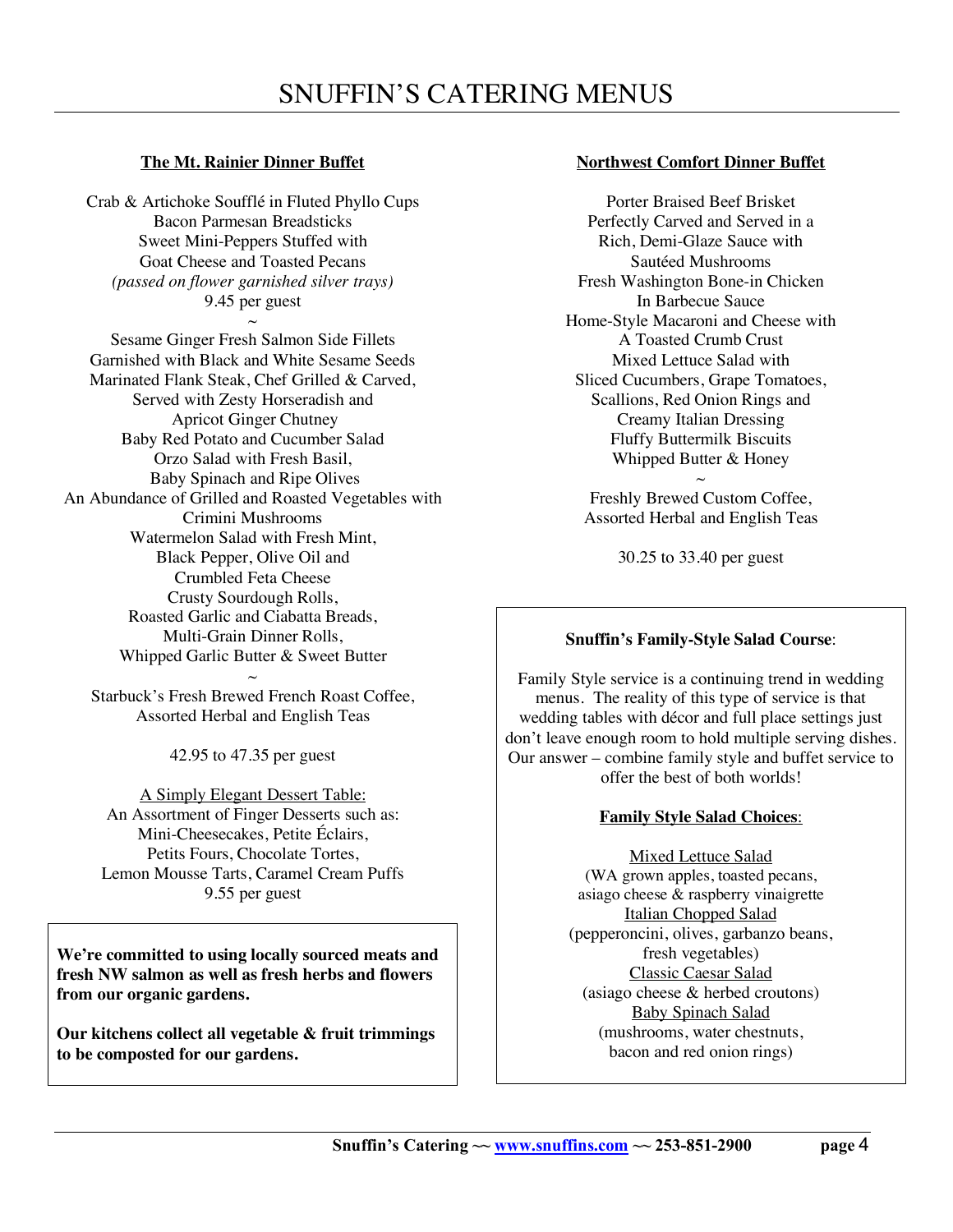# **APPETIZERS SUITABLE FOR TRAY-PASSED SERVICE:**

*(priced per person, designed to be added to an existing menu)*

### *Note: Vegetarian and Gluten Free Appetizers Available*

| Sweet Mini Peppers Stuffed with Goat Cheese and Toasted Pecans2.95                                              |  |
|-----------------------------------------------------------------------------------------------------------------|--|
|                                                                                                                 |  |
|                                                                                                                 |  |
|                                                                                                                 |  |
|                                                                                                                 |  |
|                                                                                                                 |  |
|                                                                                                                 |  |
|                                                                                                                 |  |
|                                                                                                                 |  |
| 75. Superintending and the University of the University of the University of the University of the University O |  |
|                                                                                                                 |  |
| French Brie Cheese with Crimini Mushroom Topping in Savory Tart Shells 2.95                                     |  |
|                                                                                                                 |  |
|                                                                                                                 |  |
|                                                                                                                 |  |
| Spanakopita (flaky spinach filled phyllo pastry) with Tzatziki Sauce2.95                                        |  |
|                                                                                                                 |  |
|                                                                                                                 |  |
|                                                                                                                 |  |
| Malaysian Prawns                                                                                                |  |
|                                                                                                                 |  |
|                                                                                                                 |  |
|                                                                                                                 |  |
|                                                                                                                 |  |
|                                                                                                                 |  |

**\*\* Item requires an oven**

### **LATE NIGHT SNACKS:**

*(priced per person, designed to be added to an existing menu)* 50 person minimum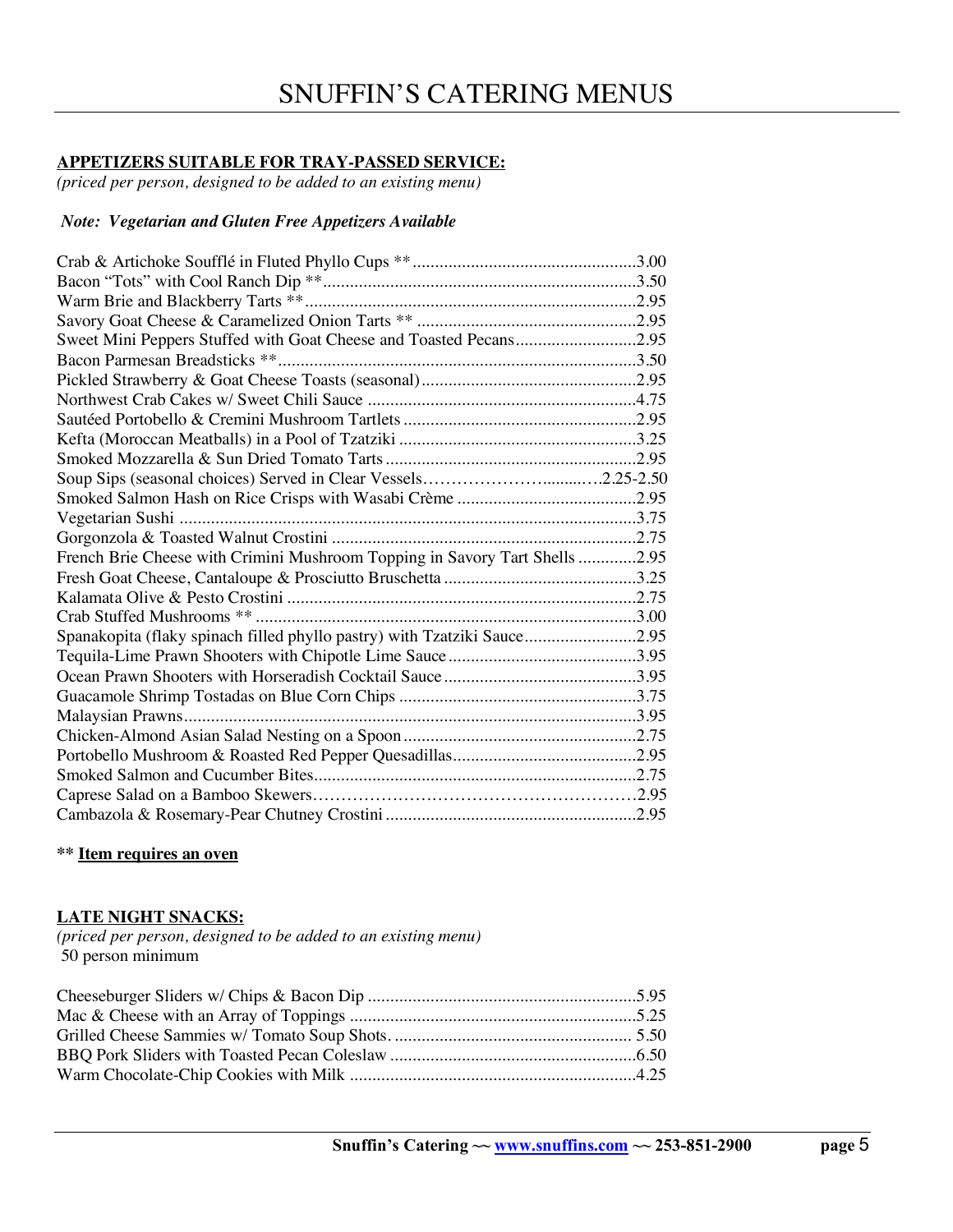### **DISPLAYS:**

| (priced per person, designed to be added to an existing menu)             |
|---------------------------------------------------------------------------|
| 50 person minimum                                                         |
| Classic Appetizer Cheese Table Display Featuring Layered Tortas,          |
| Blackberry- Almond Brie & Premium Crackers Tiered on                      |
| Natural Ceramic Tiles, Garnished with Red Flame Grapes and                |
| .5.65                                                                     |
|                                                                           |
| Antipasto Appetizer Table Display with Domestic and Imported Cheeses,     |
| Italian Salami, Pepperoncini, Assorted Olives, Marinated Vegetables &     |
|                                                                           |
|                                                                           |
| Premium Appetizer Table Display with Domestic and Imported Cheeses,       |
| Sliced Italian Meats, Caramelized Nuts, Figs or Medjool Dates (seasonal), |
| Dried Fruit, Assorted Fancy Olives, Premium Crackers & Grissini,          |
|                                                                           |

### **DESSERTS**

*(priced per person, designed to be added to an existing menu*

| Dark Dipping Chocolate w/ Fruit, Marshmallows, Pretzels & Mini Cream 4.50   |  |
|-----------------------------------------------------------------------------|--|
| Strawberry Shortcake: Fluffy Buttermilk Biscuits with Ripe Strawberries and |  |
|                                                                             |  |
| Bananas Foster over Dark Chocolate Brownie with Whipped Cream               |  |
|                                                                             |  |
| A Make-Your-Own Ice Cream Sundae Bar: Vanilla Ice Cream, Chocolate,         |  |
| Strawberry & Caramel Sauce, Chopped Peanuts, Sprinkles, Oreo Crumbles,      |  |
|                                                                             |  |
|                                                                             |  |
|                                                                             |  |

### **BEVERAGES**

*(priced per person, designed to be added to an existing menu*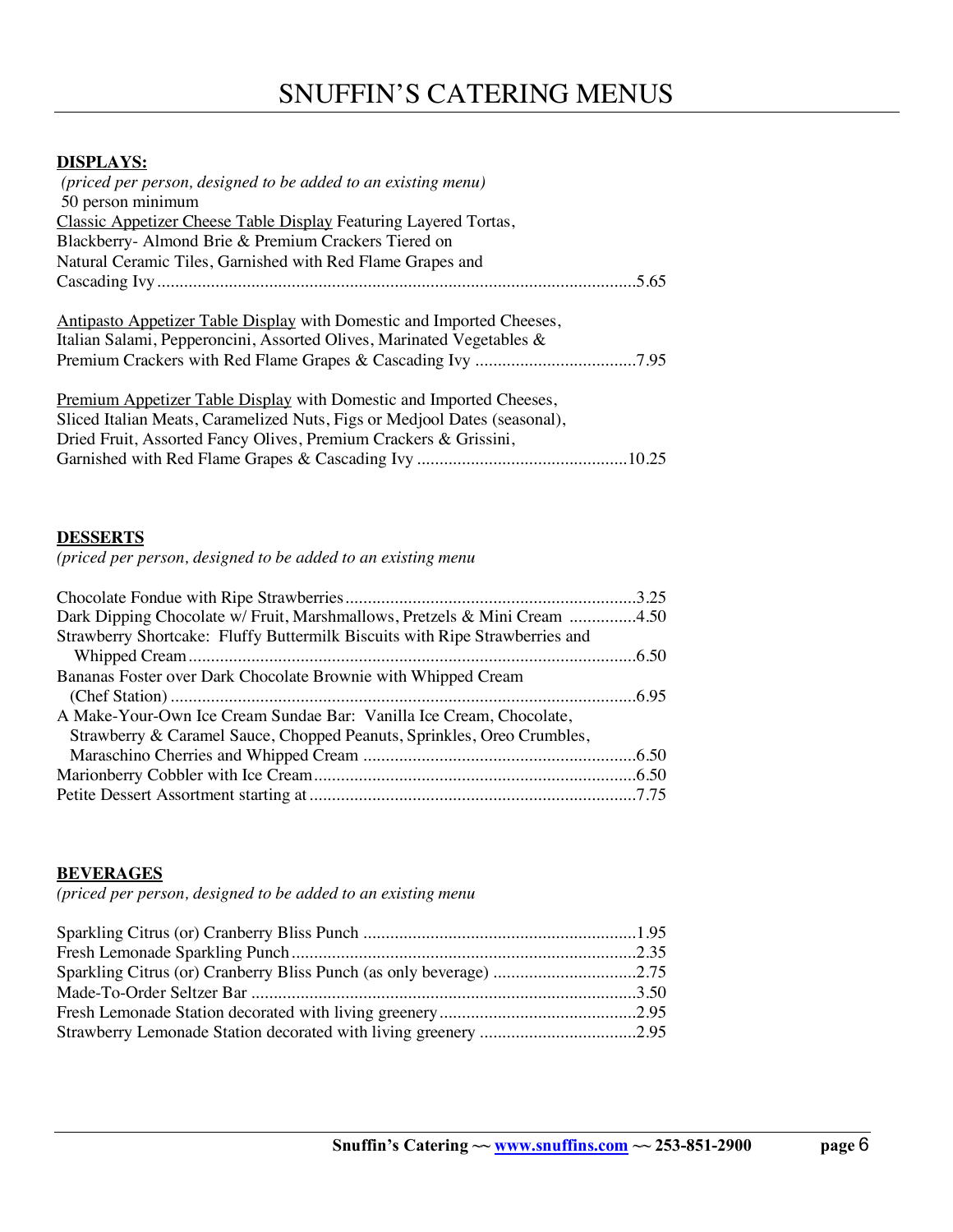# **Milano Seated Dinner**

Sautéed Portobello & Crimini Medley with Melted Mozzarella on Crostini Warm French Brie and Berry Tarts Bacon Wrapped Parmesan Breadsticks *(tray passed on flower garnished silver trays)* 9.40 per guest

 $\sim$ A Plated Salad of Baby Bell Iceberg Lettuces, Grape Tomatoes, Pancetta, and Bleu Cheese Crumble Dressing

> $\sim$ Basil Glazed Fresh Salmon Fillets Moroccan Chicken *(simmered with preserved lemons, apricots, pine nuts & spices)* Lemon Infused Rice Pilaf Roasted Fresh Asparagus Crusty Rustic Breads, Sweet Butter  $\sim$

Freshly Brewed Coffee and Tea

44.50 to 48.99 per guest

## **Surf and Turf Seated Dinner**

Crab Stuffed Mushrooms Caprese Salad on a Bamboo Skewer 5.95 per guest

 $\sim$ A Plated Salad of Baby Lettuces and Tender Field Greens, Gorgonzola Cheese Crumbles, Caramelized Pecans, Blueberries and Fresh Strawberry Vinaigrette "Shots"

 $\sim$ Sesame Ginger Fresh Salmon Fillets Garnished with Black and White Sesame Seeds Oven Roasted Tenderloin of Beef with Rich Shiitake-Madeira Sauce Garlic Chive Mashed Potatoes Roasted Sweet Mini-Peppers Rustic Peasant Breads Sweet Butter  $\sim$ 

Freshly Brewed Coffee and Tea

49.95 to 54.89 per guest

## **Single Entrée Seated Dinner**

Kalamata Olive & Pesto Crostini Crab & Artichoke Soufflé in Fluted Pastry Cups 5.75 per guest

 $\sim$ A Composed Salad of European Greens, Fresh Blueberries, Toasted Walnuts Raspberry Vinaigrette ~

Oven-Roasted Chicken Breast filled with Artichoke Hearts, Sun-Dried Tomatoes and Ricotta Cheese On a bed of Sautéed Greens and Topped with Red Pepper Coulis Rice Pilaf with Roasted Seasonal Vegetables Assorted Dinner Rolls Whipped Sweet Butter  $\sim$ 

Freshly Brewed Coffee and Tea

27.95 to 30.80 per person

# **FORMAL, SEATED DINNER MENUS**

Each of our plated dinner menus are **custom designed** using the freshest seasonal ingredients to perfectly fit your tastes and preferences.

If your venue does not have a full kitchen, we will order commercial ovens and/or warmers from a rental company.

Prices for plated and served meals will vary by menu, seasonality and market prices.

# **FLEXIBILITY & ATTENTION TO DETAIL!**

Just tell us your wishes and dreams for your wedding reception – together we will create the perfect menu for your day. We will take care of ordering and set up of your rentals, communication with your venue and coordination with your other vendors. You can just relax and have a glorious wedding day!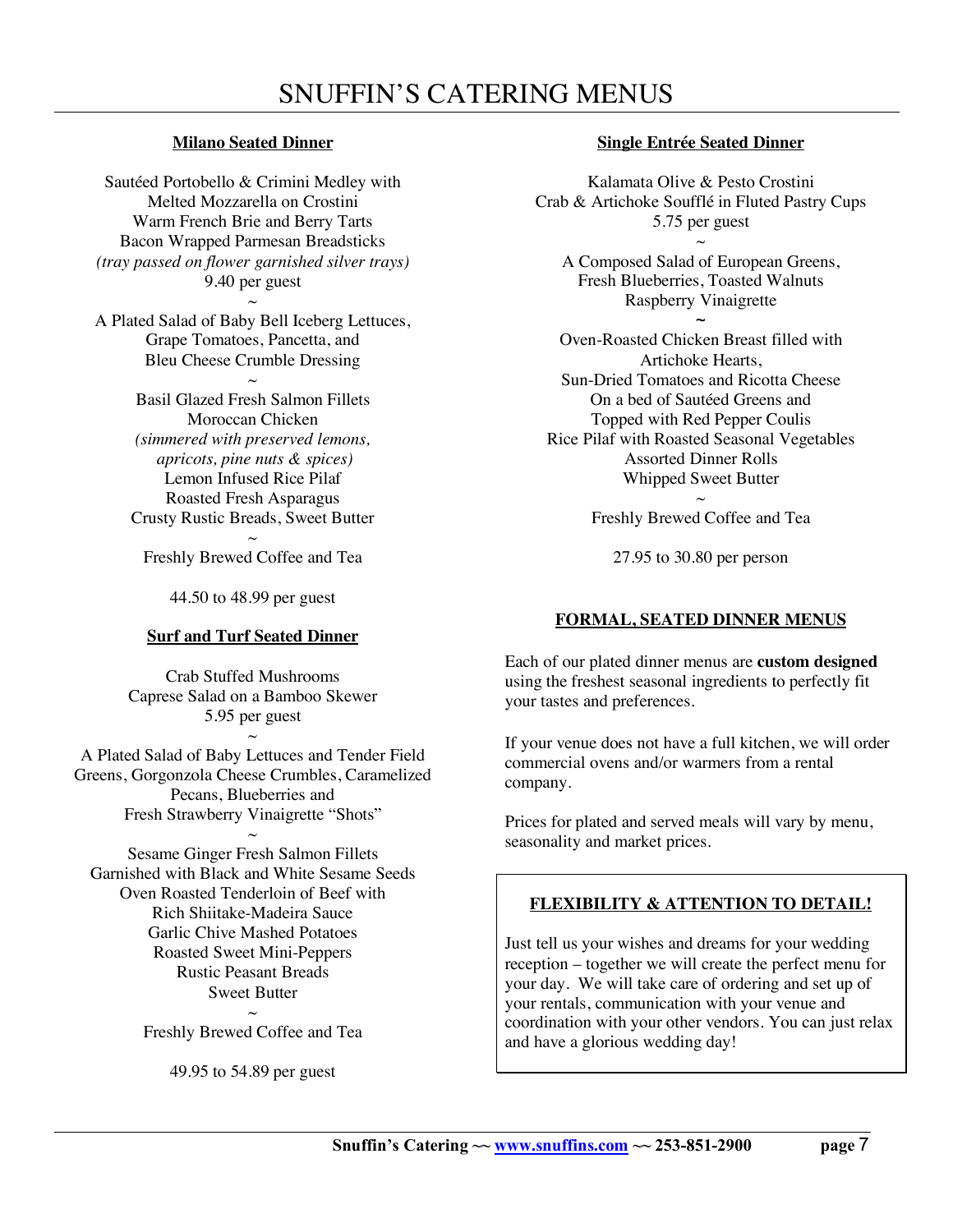\*\*Menu prices are based on 100 guests  $200+$  guests  $\sim$  discounted pricing available

### **The Pan Pacific Appetizer Buffet**

Boneless Coconut Chicken Breasts with Honey-Yogurt Dipping Sauce Alder Smoked Salmon Sides served with Mini-Bagels, Cream Cheese & Capers Thinly Sliced Chinese Barbequed Pork with Traditional Hot Mustard and Black and White Sesame Seeds Crab Stuffed Mushrooms Bacon Parmesan Breadsticks Mango Chutney Torta with Sliced Baguettes Vegetarian Roll Sushi with Wasabi, Shoyu & Pickled Ginger Crunchy Cauliflower and Sweet Carrots with Spicy Peanut Dip

25.95 to 28.85 each

## **All American Appetizer Buffet**

Snuffin's Handmade Swedish Meatballs Served Piping Hot! Chicken Drumettes baked with Crispy Sesame Crumbs Smoked Salmon, Caper and Red Onion Terrine Premium Cracker Assortment Herb Roasted Red Potatoes with Bacon Ranch Dip Domestic and Imported Cheeses, Accented with Seedless Red Grapes and Served with Sliced Baguettes Crab & Artichoke Dip with Crackers Blackberry Almond Brie with Baguettes Crispy Fresh Vegetable Basket with Country-Herb Dip

24.15 to 26.75 each

### **The Pt. Defiance Appetizer Buffet**

Fresh Goat Cheese & Caramelized Onion Tarts Toasted Walnut and Pistachio Crostini (passed on flower garnished trays)

 $\sim$ Grilled Beef Patties on Toasted Mini-Buns, Bleu Cheese, Sautéed Onions, Shredded Lettuce and Catsup Ocean Prawns with Firecracker Cocktail Sauce Presented on Ice in White Clam Shells Chinese Barbecued Pork accompanied by Traditional Hot Mustard and Sesame Seeds Dijon Roasted Chicken with Honey-Dijon Sauce Smoked Salmon Terrine with Capers & Sweet Red Onions, Kahlua Pecan Glazed Brie Wheel Sliced Baguettes Crunchy Cauliflower and Carrots with Red Pepper Hummus

28.50 to 31.75 each

## **The Salmon Beach Appetizer Buffet**

Beef Tenderloin on Bruschetta with Horseradish Sauce, Roasted Red Pepper Sauce And Freshly Cracked Pepper Teriyaki Chicken Satays with Sesame Seeds And Spicy Peanut Sauce Alder Smoked Salmon Sides served with Sliced Mini-Bagels, Fluffy Cream Cheese, Imported Capers & Sweet Red Onions Hot Crab and Artichoke Dip Served with Premium Crackers Bacon Parmesan Breadsticks Mushroom Stuffed Brie Baked in Puff Pastry and Sun-Dried Tomato & Pesto Torta in a Tiered Display of Northwest and Imported Cheeses Arranged on Natural Ceramic Tiles, Garnished with Red Flame Grapes, Served with Sliced Baguettes and Dark Breads

35.25 to 38.95 each